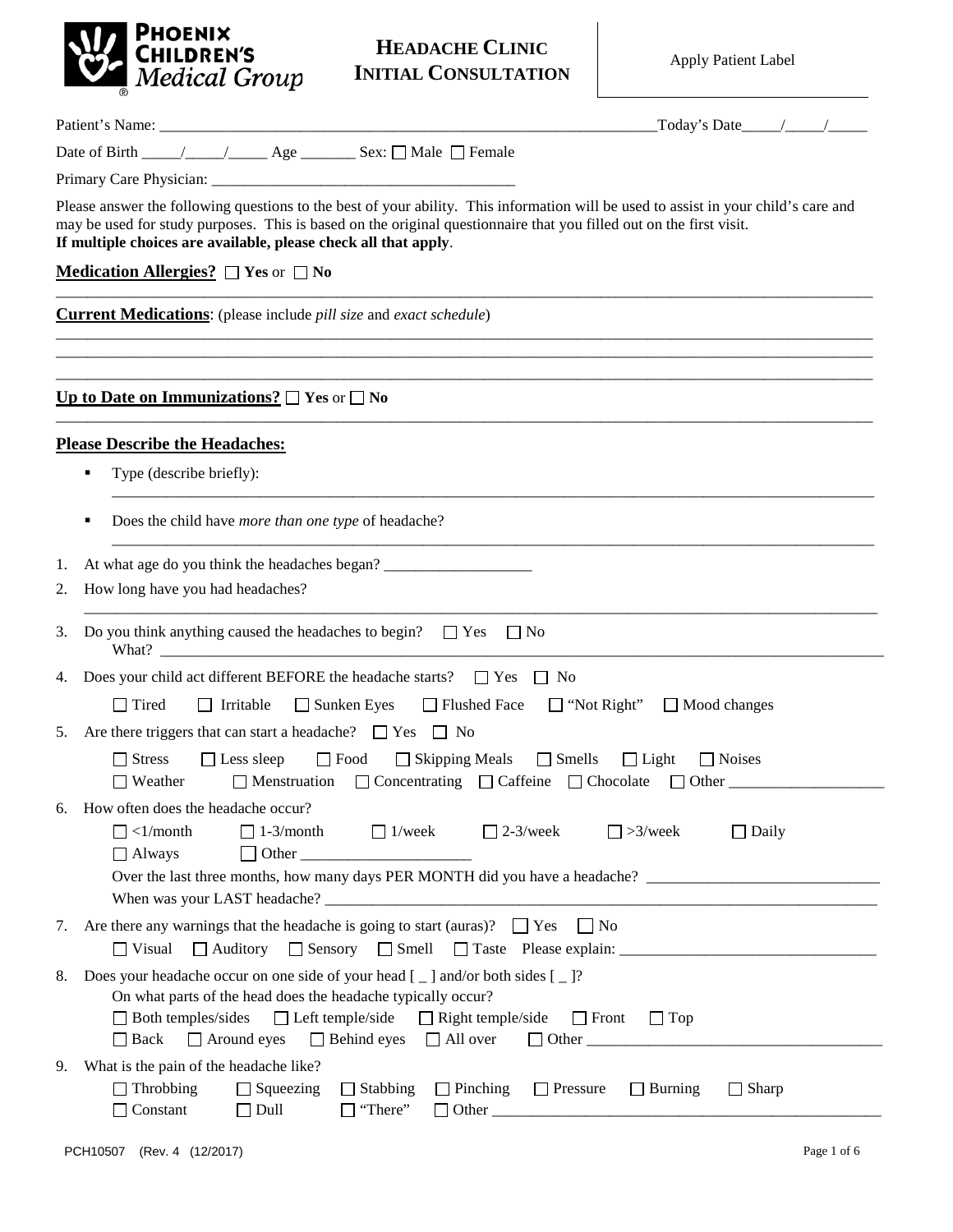

| 10. What symptoms can occur with the headache?                                                                                                                               |  |  |  |  |  |  |  |  |
|------------------------------------------------------------------------------------------------------------------------------------------------------------------------------|--|--|--|--|--|--|--|--|
| $\Box$ Vomiting<br>$\Box$ Sensitivity to Light $\Box$ Sensitivity to sound<br>$\Box$ Nausea<br>$\Box$ Sensitivity to Smells                                                  |  |  |  |  |  |  |  |  |
| □ Lightheadedness □ Spinning Sensation □ Tearing eyes □ Runny Nose<br>□ Decreased Appetite                                                                                   |  |  |  |  |  |  |  |  |
| $\Box$ Fatigue<br>$\Box$ Ringing in the Ears<br>Stomach Pain<br>$\Box$ Changes in vision                                                                                     |  |  |  |  |  |  |  |  |
| □ Confusion or Difficulty Thinking □ Difficulty Walking/Using Arms/ Talking<br>$\Box$ Other<br>11. Do you experience any of these symptoms with many/most of your headaches? |  |  |  |  |  |  |  |  |
| □ Dark Blind Spots in your Vision<br>$\Box$ Transient Blindness<br>$\Box$ Worsening While Lying Down                                                                         |  |  |  |  |  |  |  |  |
| $\Box$ Worse with Coughing or Going to the Bathroom<br>$\Box$ Double Vision                                                                                                  |  |  |  |  |  |  |  |  |
| 12. How many MINUTES does it take the headache to reach maximum intensity?                                                                                                   |  |  |  |  |  |  |  |  |
|                                                                                                                                                                              |  |  |  |  |  |  |  |  |
| 14. On average, how bad would you rate the headache (Please choose ONE)?                                                                                                     |  |  |  |  |  |  |  |  |
| $\Box$ Mild<br>$\Box$ Moderate<br>$\Box$ Severe                                                                                                                              |  |  |  |  |  |  |  |  |
| What is the severity on a scale of 0-10 (10 = worst)?                                                                                                                        |  |  |  |  |  |  |  |  |
| Worst: $\frac{1}{1}$<br>Average: __________                                                                                                                                  |  |  |  |  |  |  |  |  |
| 15. During a bad headache: <i>Does your scalp hurt</i> ? $\Box$ Yes $\Box$ No<br>Does your neck hurt?<br>$\Box$ Yes<br>$\Box$ No                                             |  |  |  |  |  |  |  |  |
| <i>Does your hair hurt?</i> $\Box$ Yes $\Box$ No<br><i>Do your arms or legs hurt?</i> $\Box$ Yes<br>$\Box$ No                                                                |  |  |  |  |  |  |  |  |
| <i>Does it hurt to do the following</i> : $\Box$ Comb or Brush Hair $\Box$ Take a Shower (Hot/Cold) $\Box$ Wash Face                                                         |  |  |  |  |  |  |  |  |
| <i>Does it hurt to wear</i> : $\Box$ Ponytail<br>$\Box$ Earrings<br>$\Box$ Necklace<br>$\Box$ Hat<br>$\Box$ Backpack                                                         |  |  |  |  |  |  |  |  |
| $\Box$ Glasses<br>$\Box$ Contacts<br>$\Box$ Headphones $\Box$ Tight Clothing                                                                                                 |  |  |  |  |  |  |  |  |
| How soon after your headache starts do these symptoms begin? ________ minutes                                                                                                |  |  |  |  |  |  |  |  |
| 16. Does the headache change your activity level (i.e. stop playing)?<br>$\Box$ Yes<br>$\Box$ No                                                                             |  |  |  |  |  |  |  |  |
| Does activity or playing make the headache worse?<br>$\Gamma$ Yes<br>$\Box$ No                                                                                               |  |  |  |  |  |  |  |  |
| a. When you get a headache at school, at what level are you able to function?<br>$\Box$ 100%<br>$\Box$ 25%                                                                   |  |  |  |  |  |  |  |  |
| $\Box$ 75%<br>$\Box$ 50%<br>$\Box$ 0%<br>When you get a headache playing at what level are you able to function?<br>b.                                                       |  |  |  |  |  |  |  |  |
| $\Box$ 100%<br>$\Box$ 75%<br>$\Box$ 50%<br>$\Box$ 25%<br>$\Box$ 0%                                                                                                           |  |  |  |  |  |  |  |  |
| 17. Is there a pattern to the headaches? $\Box$ Yes $\Box$ No                                                                                                                |  |  |  |  |  |  |  |  |
|                                                                                                                                                                              |  |  |  |  |  |  |  |  |
| 18. Does the headache occur at a particular time of day? $\Box$ Yes $\Box$ No                                                                                                |  |  |  |  |  |  |  |  |
| $\Box$ Morning<br>$\Box$ Afternoon<br>$\Box$ Waking up<br>$\Box$ Evening<br>$\Box$ Night<br>$\Box$ While asleep                                                              |  |  |  |  |  |  |  |  |
| 19. Are the headaches associated with a particular season? $\Box$ Yes<br>$\Box$ No Which season?                                                                             |  |  |  |  |  |  |  |  |
| 20. Have other health care professionals seen you for headaches? $\Box$ Yes<br>$\Box$ No                                                                                     |  |  |  |  |  |  |  |  |
| Who? $\overline{\phantom{a}}$                                                                                                                                                |  |  |  |  |  |  |  |  |
| 21. Have any studies or evaluations been performed? $\Box$ Yes<br>$\Box$ No                                                                                                  |  |  |  |  |  |  |  |  |
| $\Box$ CT/CAT scan<br>$\Box$ Sinus X-ray<br>$\Box$ MRI<br>$\Box$ EEG                                                                                                         |  |  |  |  |  |  |  |  |
| 22. Has the <i>frequency</i> of the headaches changed? $\Box$ Yes<br>$\Box$ No                                                                                               |  |  |  |  |  |  |  |  |
|                                                                                                                                                                              |  |  |  |  |  |  |  |  |
| 23. Has the <i>severity</i> of the headaches changed?<br>$\Box$ Yes<br>$\Box$ No                                                                                             |  |  |  |  |  |  |  |  |
|                                                                                                                                                                              |  |  |  |  |  |  |  |  |
| 24. Has the <i>duration</i> of the headaches changed?<br>$\Box$ Yes $\Box$ No                                                                                                |  |  |  |  |  |  |  |  |
|                                                                                                                                                                              |  |  |  |  |  |  |  |  |
| 25. Have the <i>associated symptoms</i> changed?<br>$\Box$ Yes<br>$\Box$ No                                                                                                  |  |  |  |  |  |  |  |  |
| <u> 1980 - Jan Barnett, martin film fan de Amerikaansk kommunister (</u><br>If so, how?                                                                                      |  |  |  |  |  |  |  |  |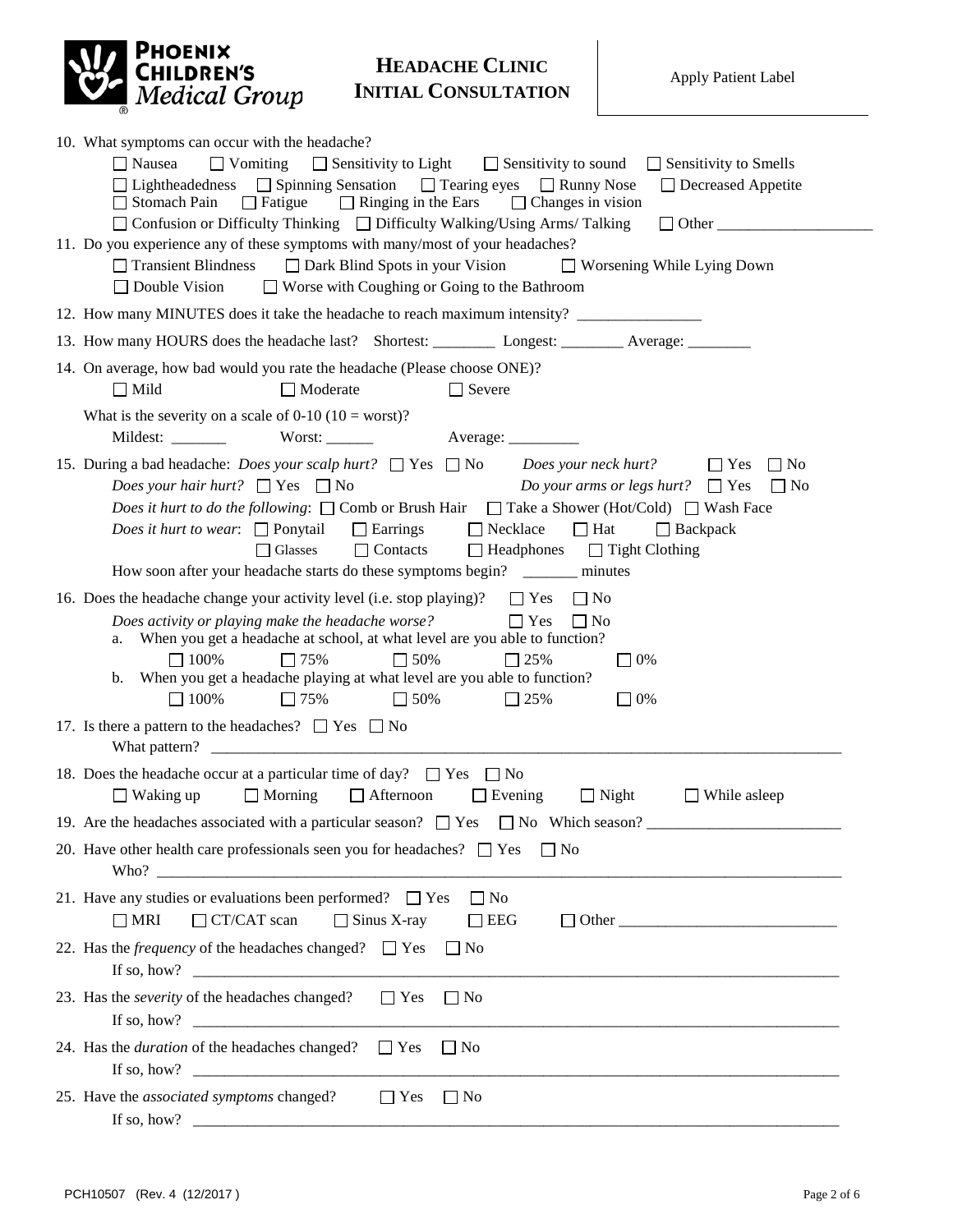

| 26. What over-the-counter medications is your child using for his/her headache? |                      |              |                                                                                                 |                                       |           |                         |  |
|---------------------------------------------------------------------------------|----------------------|--------------|-------------------------------------------------------------------------------------------------|---------------------------------------|-----------|-------------------------|--|
| $\Box$ Acetominophen (Tylenol <sup>R</sup> )                                    |                      |              | $\Box$ Ibuprofen (Advil <sup>R</sup> /Motrin <sup>R</sup> )                                     | $\Box$ Excedrin Migraine <sup>R</sup> |           | $\Box$ Aspirin          |  |
| $\Box$ Naproxen (Aleve <sup>R</sup> )                                           |                      | $\Box$ Other |                                                                                                 |                                       |           |                         |  |
| 27. What other methods do you use to help headaches?                            |                      |              |                                                                                                 |                                       |           |                         |  |
| $\Box$ Sleep                                                                    | $\Box$ Cold Compress |              | $\Box$ Hot Shower/Bath                                                                          | $\Box$ Relaxation                     |           | $\Box$ Playing/Exercise |  |
| $\Box$ Eating                                                                   | $\Box$ Other         |              |                                                                                                 |                                       |           |                         |  |
|                                                                                 |                      |              | 28. Has anyone in the past every prescribed a DAILY medication to prevent headaches? $\Box$ Yes |                                       | $\Box$ No |                         |  |
| Which one(s)?                                                                   |                      |              |                                                                                                 |                                       |           |                         |  |

#### **HEADACHE DISABILITY**

The following questions try to assess how much the headaches are affecting day-to-day activity. Your answers should be based on the last three months. There is no "right" or "wrong" answers so please put down your best guess.

| 1a. How many full school days were missed in the last 3 months due to headaches?                                                                                                                                                      |
|---------------------------------------------------------------------------------------------------------------------------------------------------------------------------------------------------------------------------------------|
| 1b. How many partial school days were missed in the last 3 months due to headaches<br>(do not include full days counted in the first question)?                                                                                       |
| 2. How many days in the last 3 months did you function at less than half your ability<br>in school because of a headache (do not include days counted in the first two questions)?                                                    |
| 3. How many days were you not able to do things at home (ie chores, homework, etc.)<br>due to a headache?                                                                                                                             |
| 4. How many days did you not participate in other activities due to headaches<br>(i.e. play, go out, sports, etc.)?                                                                                                                   |
| 5. How many days did you participate in these activities, but functioned at less than<br>half your ability (do not include days counted in question number 4)?                                                                        |
| <b>Healthy Habits</b><br>Are you drinking water in school? With a water bottle? _________ Any problems? _____________________                                                                                                         |
| <i>Exercise:</i> How many times a week are you exercising?                                                                                                                                                                            |
| <i>Eating:</i> Are you skipping meals? $\Box$ Yes $\Box$ No Which meals? $\Box$ Breakfast<br>$\Box$ Dinner<br>$\Box$ Lunch<br>How many skipped meals per week? __________ Do you regularly eat vegetables? $\square$ Yes $\square$ No |
| Do you get more headaches on a certain day of the week? $\Box$ Yes<br>$\Box$ No<br>Which days? $\Box$ Monday $\Box$ Tuesday $\Box$ Wednesday $\Box$ Thursday $\Box$ Friday $\Box$ Saturday<br>$\Box$ Sunday                           |
| <b>Past Medical History:</b><br>Hospitalization or ER visit for headaches? $\Box$ Yes $\Box$ No                                                                                                                                       |
| Any other hospitalizations? $\Box$ Yes $\Box$ No                                                                                                                                                                                      |
| Any surgeries? $\Box$ Yes $\Box$ No                                                                                                                                                                                                   |
| Accidents (especially head trauma)? $\Box$ Yes $\Box$ No                                                                                                                                                                              |
| Illnesses (especially infection involving the brain)? $\Box$ Yes<br>$\overline{\phantom{a}}$   No                                                                                                                                     |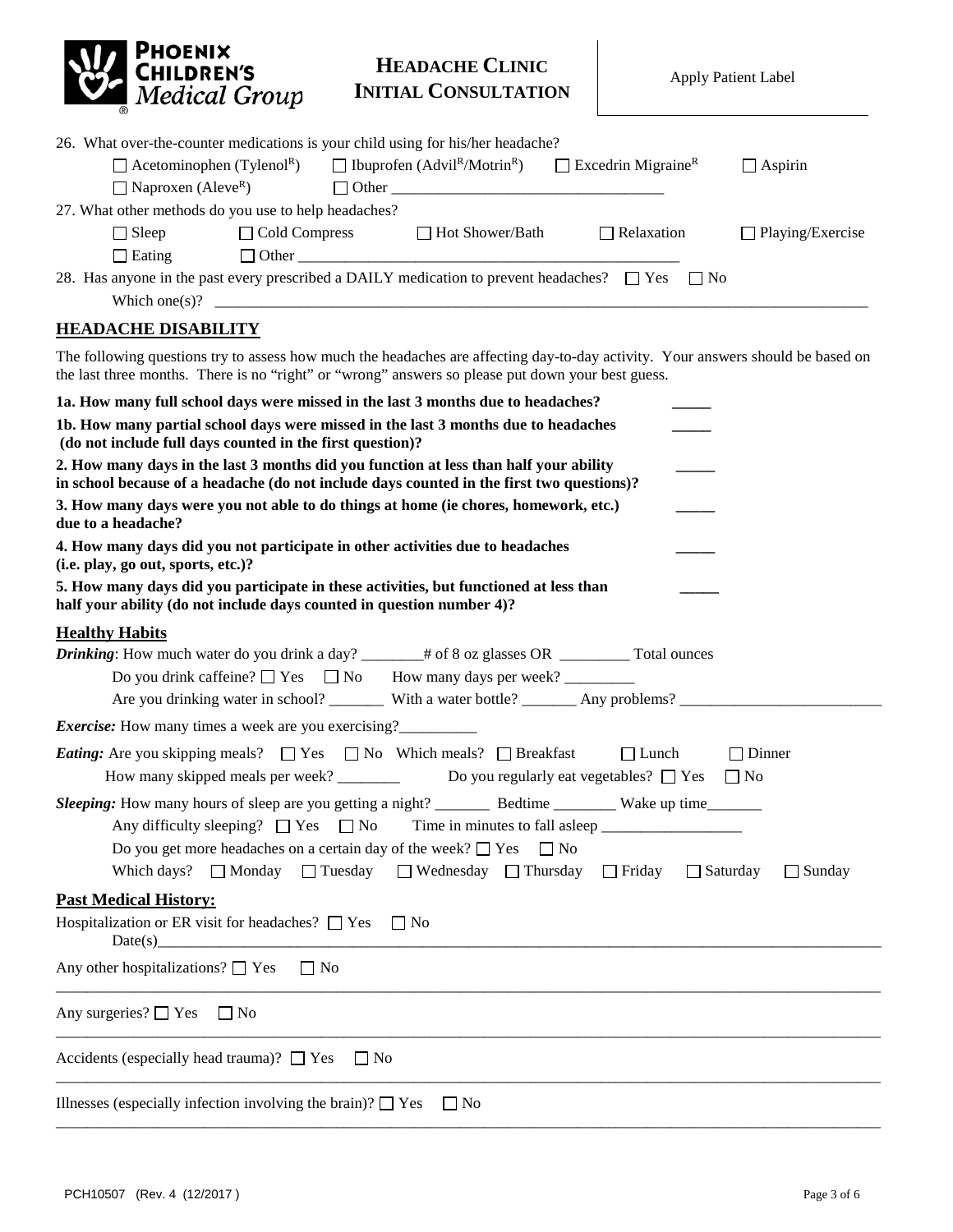

#### **Birth History**

| Length ___________ How long in hospital? ________________ Intensive care? □ Yes □ No                    |                                                           |                                                       |  |  |  |  |  |  |
|---------------------------------------------------------------------------------------------------------|-----------------------------------------------------------|-------------------------------------------------------|--|--|--|--|--|--|
| <b>Other Medical Diagnoses?</b> $\Box$ Yes $\Box$ No                                                    |                                                           |                                                       |  |  |  |  |  |  |
| $\Box$ Seizures<br>$\Box$ ADD/ADHD                                                                      | $\Box$ Asthma                                             | $\Box$ Strokes<br>$\Box$ Depression                   |  |  |  |  |  |  |
|                                                                                                         |                                                           |                                                       |  |  |  |  |  |  |
| Recent travel outside this country? $\Box$ Yes $\Box$ No                                                |                                                           |                                                       |  |  |  |  |  |  |
|                                                                                                         |                                                           |                                                       |  |  |  |  |  |  |
| Exposures to toxic substances? $\Box$ Yes $\Box$ No                                                     |                                                           |                                                       |  |  |  |  |  |  |
| <b>Early Development:</b>                                                                               |                                                           |                                                       |  |  |  |  |  |  |
| Any concerns with early development? $\Box$ Yes $\Box$ No                                               |                                                           |                                                       |  |  |  |  |  |  |
| IF SO, then give <i>approximate</i> age at which following appeared: Or check $\Box$ <b>ALL NORMAL</b>  |                                                           |                                                       |  |  |  |  |  |  |
|                                                                                                         |                                                           |                                                       |  |  |  |  |  |  |
|                                                                                                         |                                                           |                                                       |  |  |  |  |  |  |
|                                                                                                         | Talked in 3-Word Sentences                                |                                                       |  |  |  |  |  |  |
| <b>Regular</b> or <b>Special</b> classes?                                                               |                                                           |                                                       |  |  |  |  |  |  |
| Any concerns with current school functioning? $\Box$ Yes $\Box$ No                                      |                                                           |                                                       |  |  |  |  |  |  |
|                                                                                                         |                                                           |                                                       |  |  |  |  |  |  |
|                                                                                                         |                                                           |                                                       |  |  |  |  |  |  |
|                                                                                                         |                                                           |                                                       |  |  |  |  |  |  |
| Does your child have any of the following behavior concerns? (Check all that apply)                     |                                                           |                                                       |  |  |  |  |  |  |
| $\Box$ Hyperactivity                                                                                    | $\Box$ At home                                            | $\Box$ School                                         |  |  |  |  |  |  |
| $\Box$ Impulsivity                                                                                      | $\Box$ At home                                            | $\Box$ School                                         |  |  |  |  |  |  |
| $\Box$ Moodiness                                                                                        | $\Box$ At home                                            | $\Box$ School                                         |  |  |  |  |  |  |
| Short Attention Span                                                                                    | $\Box$ At home                                            | $\Box$ School                                         |  |  |  |  |  |  |
| $\Box$ Poor Judgement                                                                                   | $\Box$ At home                                            | $\Box$ School                                         |  |  |  |  |  |  |
| $\Box$ Distractibility                                                                                  | $\Box$ At home                                            | $\Box$ School                                         |  |  |  |  |  |  |
|                                                                                                         |                                                           |                                                       |  |  |  |  |  |  |
| <b>Family History (biological parents):</b>                                                             |                                                           |                                                       |  |  |  |  |  |  |
|                                                                                                         |                                                           |                                                       |  |  |  |  |  |  |
|                                                                                                         |                                                           |                                                       |  |  |  |  |  |  |
|                                                                                                         |                                                           |                                                       |  |  |  |  |  |  |
|                                                                                                         |                                                           |                                                       |  |  |  |  |  |  |
|                                                                                                         |                                                           |                                                       |  |  |  |  |  |  |
|                                                                                                         |                                                           |                                                       |  |  |  |  |  |  |
|                                                                                                         |                                                           |                                                       |  |  |  |  |  |  |
| If there is a <b>family history</b> of any of the following, please note:<br>$\Box$ Headaches/Migraines | $\Box$ Deafness                                           | $\Box$ Depression                                     |  |  |  |  |  |  |
| $\Box$ Diabetes                                                                                         | $\Box$ Cancer                                             | $\Box$ Drug Abuse/Alcoholism                          |  |  |  |  |  |  |
| $\Box$ Seizures/Epilepsy                                                                                | $\Box$ Tuberculosis                                       | $\Box$ Intellectual disability or Learning Disability |  |  |  |  |  |  |
| Heart Disease                                                                                           | $\Box$ Hypertension                                       | $\Box$ Brain tumor                                    |  |  |  |  |  |  |
| $\Box$ Thyroid                                                                                          |                                                           | □ Neuromuscular or other Neurological Disease         |  |  |  |  |  |  |
|                                                                                                         | Sudden Death<br>□ Early Heart Attack or Stroke/What Age ? |                                                       |  |  |  |  |  |  |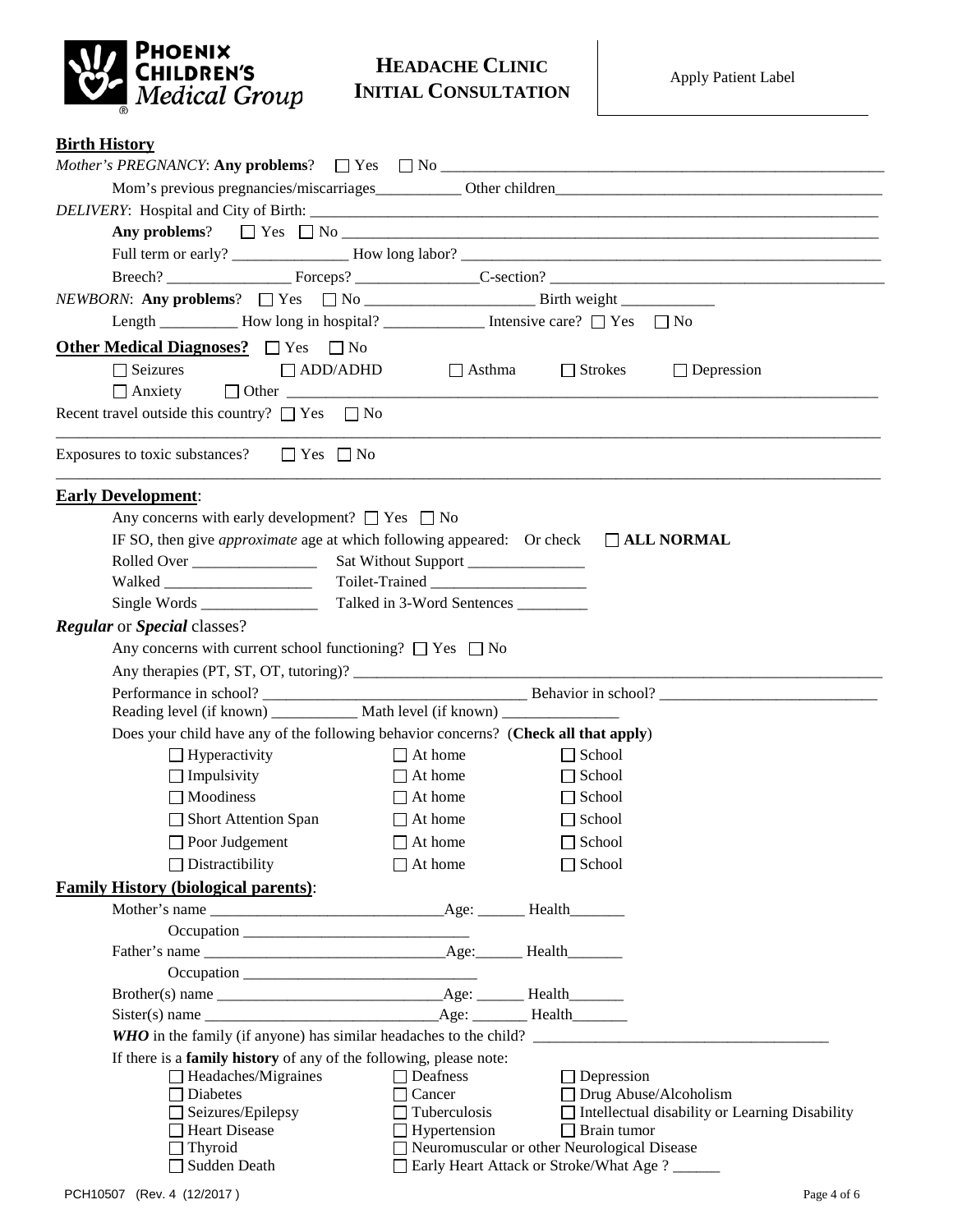

|                                                                                                          |     | <b>HEADACHES</b>                                                                  | <b>MIGRAINES</b> | <b>TENSION</b>  | <b>SINUS</b>                                                                                      | Other medical or       |  |
|----------------------------------------------------------------------------------------------------------|-----|-----------------------------------------------------------------------------------|------------------|-----------------|---------------------------------------------------------------------------------------------------|------------------------|--|
|                                                                                                          |     | (Any type)                                                                        |                  | <b>HEADACHE</b> | <b>HEADACHE</b>                                                                                   | mental health concerns |  |
| <b>FATHER</b>                                                                                            |     |                                                                                   |                  |                 |                                                                                                   |                        |  |
| <b>MOTHER</b>                                                                                            |     |                                                                                   |                  |                 |                                                                                                   |                        |  |
| <b>Siblings</b>                                                                                          | Age |                                                                                   |                  |                 |                                                                                                   |                        |  |
| <b>BROTHER</b>                                                                                           |     |                                                                                   |                  |                 |                                                                                                   |                        |  |
|                                                                                                          |     |                                                                                   |                  |                 |                                                                                                   |                        |  |
|                                                                                                          |     |                                                                                   |                  |                 |                                                                                                   |                        |  |
| <b>SISTER</b>                                                                                            |     |                                                                                   |                  |                 |                                                                                                   |                        |  |
|                                                                                                          |     |                                                                                   |                  |                 |                                                                                                   |                        |  |
|                                                                                                          |     |                                                                                   |                  |                 |                                                                                                   |                        |  |
| Dad's Father                                                                                             |     |                                                                                   |                  |                 |                                                                                                   |                        |  |
| Dad's Mother                                                                                             |     |                                                                                   |                  |                 |                                                                                                   |                        |  |
| Mom's Father                                                                                             |     |                                                                                   |                  |                 |                                                                                                   |                        |  |
| Mom's Mother                                                                                             |     |                                                                                   |                  |                 |                                                                                                   |                        |  |
| <b>Aunts and Uncles</b>                                                                                  | #   |                                                                                   |                  |                 |                                                                                                   |                        |  |
| Dad's brothers                                                                                           |     |                                                                                   |                  |                 |                                                                                                   |                        |  |
| Dad's sisters                                                                                            |     |                                                                                   |                  |                 |                                                                                                   |                        |  |
| Mom's brothers                                                                                           |     |                                                                                   |                  |                 |                                                                                                   |                        |  |
| Mom's sisters                                                                                            |     |                                                                                   |                  |                 |                                                                                                   |                        |  |
|                                                                                                          |     |                                                                                   |                  |                 |                                                                                                   |                        |  |
|                                                                                                          |     |                                                                                   |                  |                 |                                                                                                   |                        |  |
| <b>Social History:</b>                                                                                   |     |                                                                                   |                  |                 |                                                                                                   |                        |  |
|                                                                                                          |     | Who lives in the home with the child currently? _________________________________ |                  |                 |                                                                                                   |                        |  |
|                                                                                                          |     |                                                                                   |                  |                 | Please note the <i>biological</i> parents' status: □ Married/Living together □ Divorced/Separated |                        |  |
|                                                                                                          |     | If divorced/separated, do both parents have equal custody? $\Box$ Yes $\Box$ No   |                  |                 |                                                                                                   |                        |  |
|                                                                                                          |     |                                                                                   |                  |                 |                                                                                                   |                        |  |
| <b>Current School:</b>                                                                                   |     |                                                                                   |                  |                 |                                                                                                   |                        |  |
|                                                                                                          |     |                                                                                   |                  |                 |                                                                                                   |                        |  |
| $\Box$ Private $\Box$ Charter $\Box$ Home-schooled<br>$\Box$ College<br>School type: $\Box$ Public       |     |                                                                                   |                  |                 |                                                                                                   |                        |  |
|                                                                                                          |     |                                                                                   |                  |                 |                                                                                                   |                        |  |
| <b>Review of Systems:</b>                                                                                |     |                                                                                   |                  |                 |                                                                                                   |                        |  |
| If your child has any of the following concerns, please note if it is a problem $NOW$ or in the $PAST$ : |     |                                                                                   |                  |                 |                                                                                                   |                        |  |
|                                                                                                          |     |                                                                                   |                  |                 |                                                                                                   |                        |  |
|                                                                                                          |     |                                                                                   |                  |                 |                                                                                                   |                        |  |
| <i>Eyes:</i> $\Box$ Blurred Vision __________ $\Box$ Squinting _________ $\Box$ Double Vision _________  |     |                                                                                   |                  |                 |                                                                                                   |                        |  |
| □ Blind Spots _____________ □ Loss of Vision _________ □ Crossed eyes _                                  |     |                                                                                   |                  |                 |                                                                                                   |                        |  |

*ENT*:  $\Box$  Ringing in Ears  $\Box$  Hearing Problems  $\Box$  Ear Infections  $\Box$  Draining Ears \_\_\_\_\_\_\_\_ Allergies \_\_\_\_\_\_\_\_\_ Other \_\_\_\_\_\_\_\_\_\_\_\_\_ *Heart:*  $\Box$  Fainting \_\_\_\_\_\_\_\_  $\Box$  History of Murmur  $\Box$  Dizziness with Exercise  $\Box$  Other  $\Box$ *Lungs:* Asthma \_\_\_\_\_\_\_\_\_ Wheezing \_\_\_\_\_\_\_\_ Pneumonia \_\_\_\_\_\_\_\_\_\_\_\_  $\Box$  Choking/Coughing \_\_\_\_\_\_\_\_\_\_  $\Box$  Other \_\_\_\_\_\_\_\_\_\_\_\_ *Musculoskeletal:* □ RIGHT or □ LEFT Handed □ Clumsiness \_\_\_\_\_\_\_\_\_\_\_\_\_\_\_\_ □ Fractures \_\_\_\_\_\_\_\_\_\_\_\_\_\_\_\_\_\_\_\_\_\_\_\_\_\_\_\_\_\_\_  $\Box$  Muscle Weakness \_\_\_\_\_\_\_\_\_\_\_\_\_\_  $\Box$  Limping \_\_\_\_\_\_\_\_\_\_\_\_  $\Box$  Stumbling/Excessive Falling \_\_\_\_\_\_\_\_\_\_\_\_\_\_\_\_ Bone Pain \_\_\_\_\_\_\_\_\_\_\_\_ Abnormality or Deformity of Bones or Joints \_\_\_\_\_\_\_\_\_\_\_\_\_ Scoliosis \_\_\_\_\_\_\_\_\_\_\_\_ Other \_\_\_\_\_\_\_\_\_\_\_\_\_\_\_\_\_\_\_\_\_\_\_\_ *Gastrointestinal:* Nausea \_\_\_\_\_\_\_\_\_\_\_\_\_\_\_\_\_\_\_ Vomiting \_\_\_\_\_\_\_\_\_\_\_\_\_\_\_\_\_\_\_\_ Diarrhea \_\_\_\_\_\_\_\_\_\_\_\_\_\_\_\_\_\_\_\_

 $\Box$  Odd Eye Movements \_\_\_\_\_\_\_\_\_\_\_\_  $\Box$  Recent Eye Examination \_\_\_\_\_\_\_\_\_\_\_\_\_\_\_\_

Constipation \_\_\_\_\_\_\_\_\_\_\_\_\_\_\_\_\_\_ Blood in Stools/Black Stools \_\_\_\_\_\_\_\_\_\_\_\_\_\_\_\_\_ Other \_\_\_\_\_\_\_\_\_\_\_\_\_\_\_\_\_

• Do you think your child's *food choices* or *diet* contribute to the headaches?  $\Box$  Yes  $\Box$  No